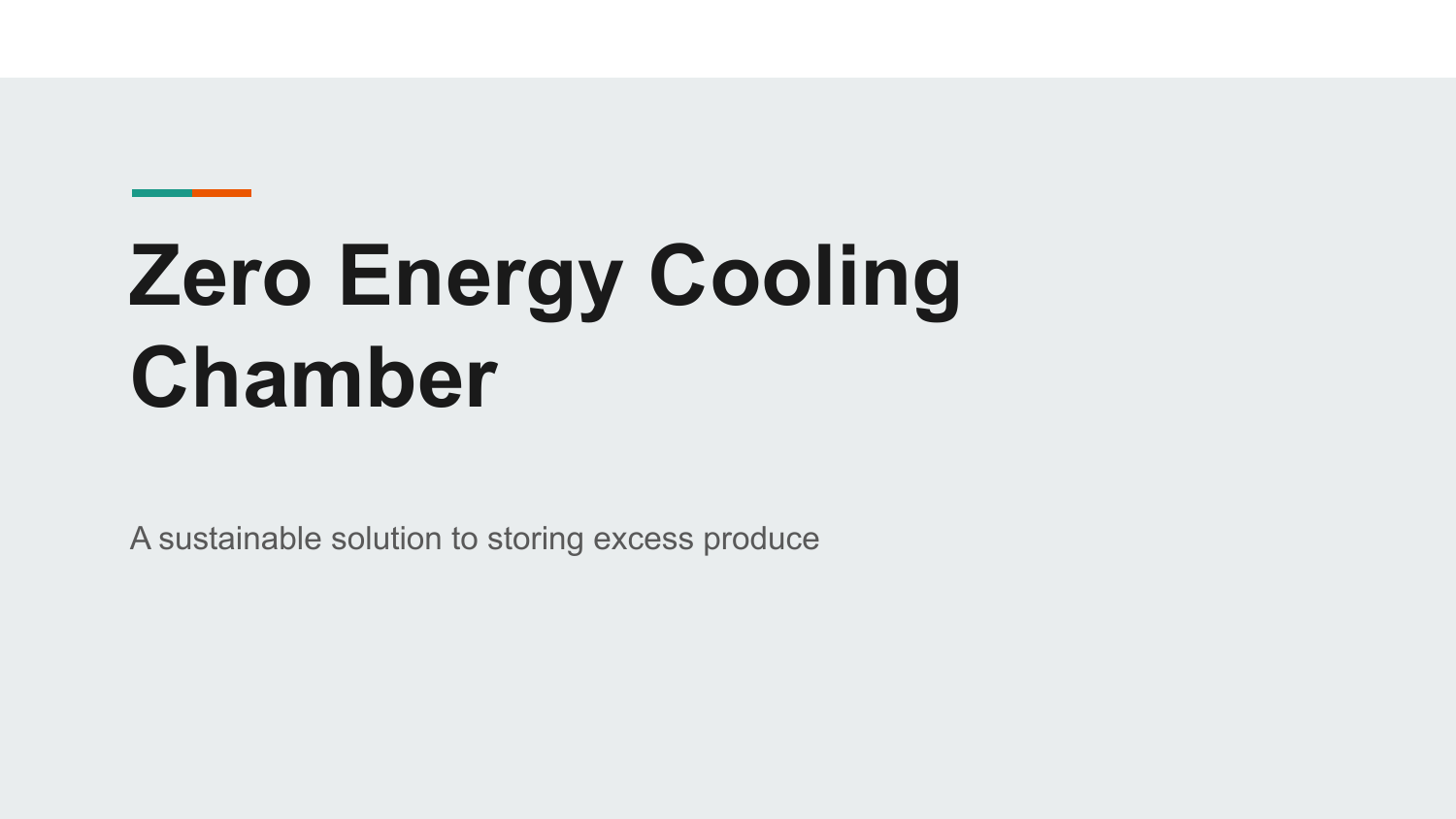### **What is a ZECC?**

**Contract Contract** 

#### **Side View**

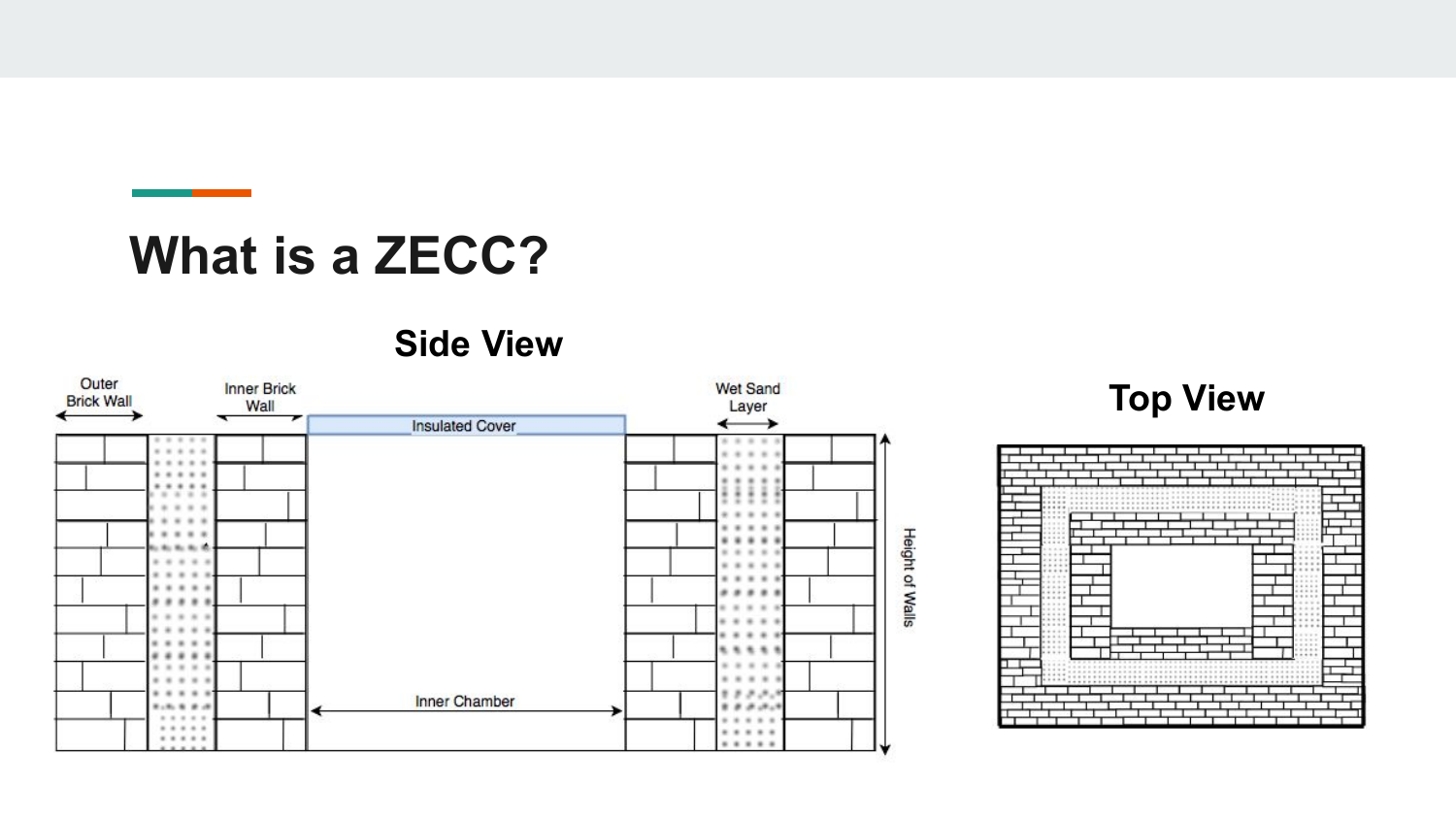

The long red arrow models the change of temperature throughout the layers. The thick red arrows indicate heat transfer and the thick blue elements indicate mass transfer occurring.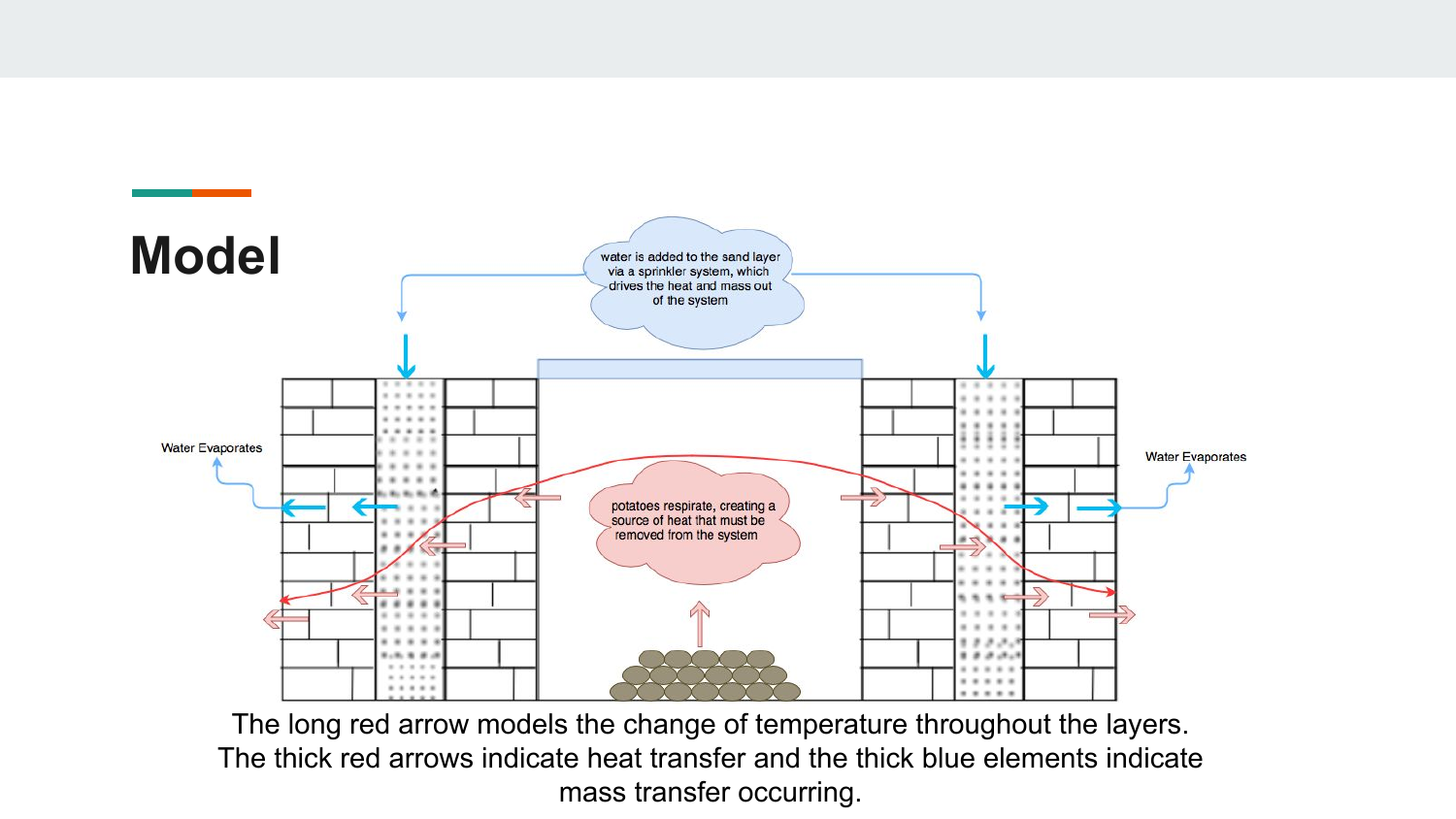# **Usage**

- Most commonly found in hot, arid climates where access to electricity is sparse
- Often used by small scale farmers to reduce postharvest loss in developing countries

#### **Zero Energy Cooling Chambers (ZECC)**

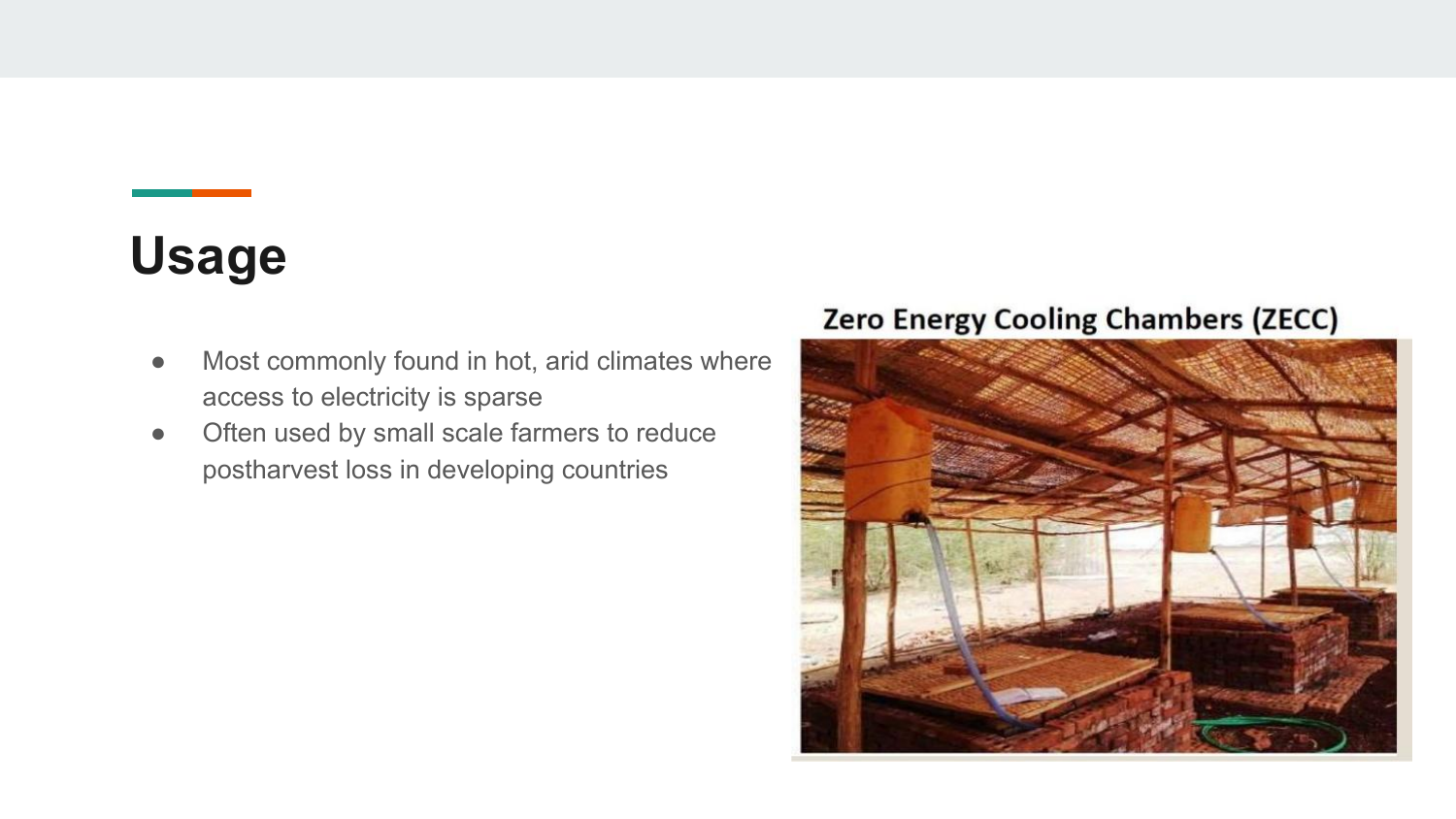# **Mission**

- Successfully model the mass and heat transfer through system via python code
- Create a GUI (Graphical User Interface) for ease of understanding
- Introduce simple concepts for first year students
- Compare model to real world examples ie. cooling towers, cooling the body via evaporation of sweat

**PROBLEM:** Find the optimal ZECC design by varying temperatures, relative humidity, and size.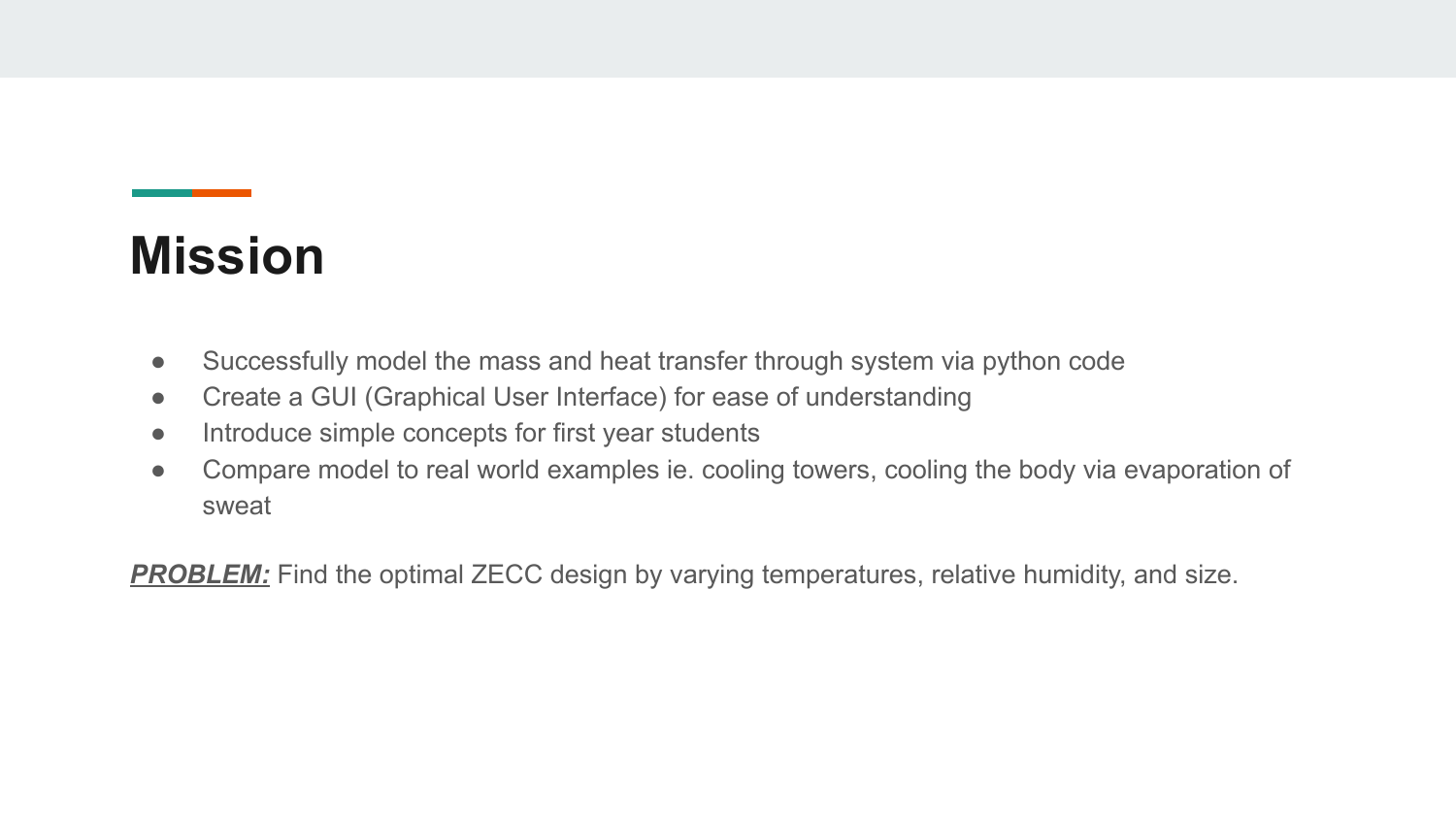## **Assumptions**

- One metric ton of potatoes is being stored in the center of the inner chamber
- Sand remains saturated throughout the process
- Potatoes respirate, giving off a source of heat that drives the heat and mass transfer out of the system
- Water travels from the wet sand out through the brick, evaporating off of the surface of the outer brick wall, creating a cooling effect at each layer of the chamber (similar to sweat evaporating off skin to cool you down)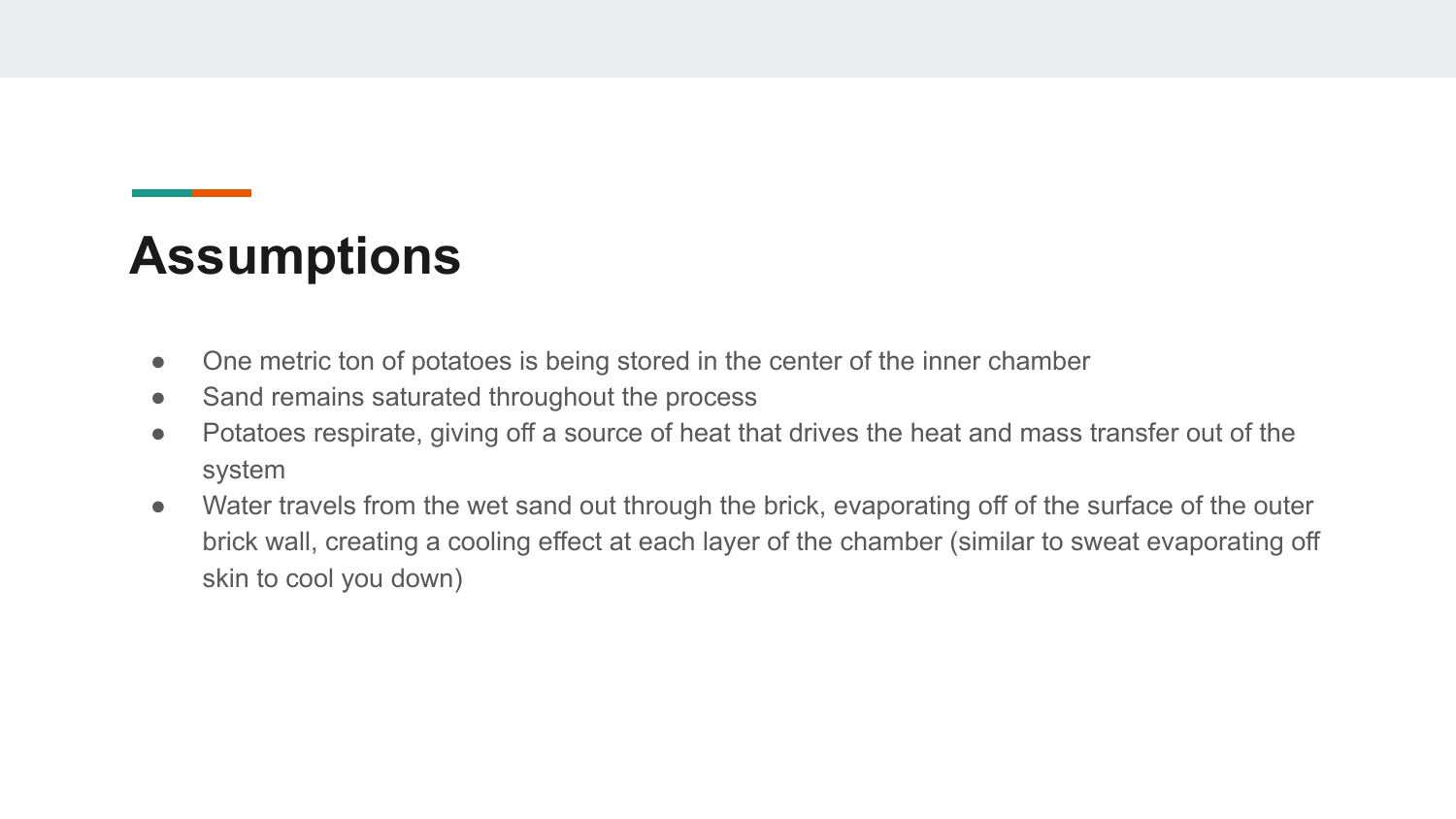### **Independent Variables**

- Inner Chamber Temperature
- Outer Air Temperature
- Outer Air Relative Humidity
- Size of Inner Chamber (length and width varied, fixed height)
- Size of Wet Sand Layer (thickness)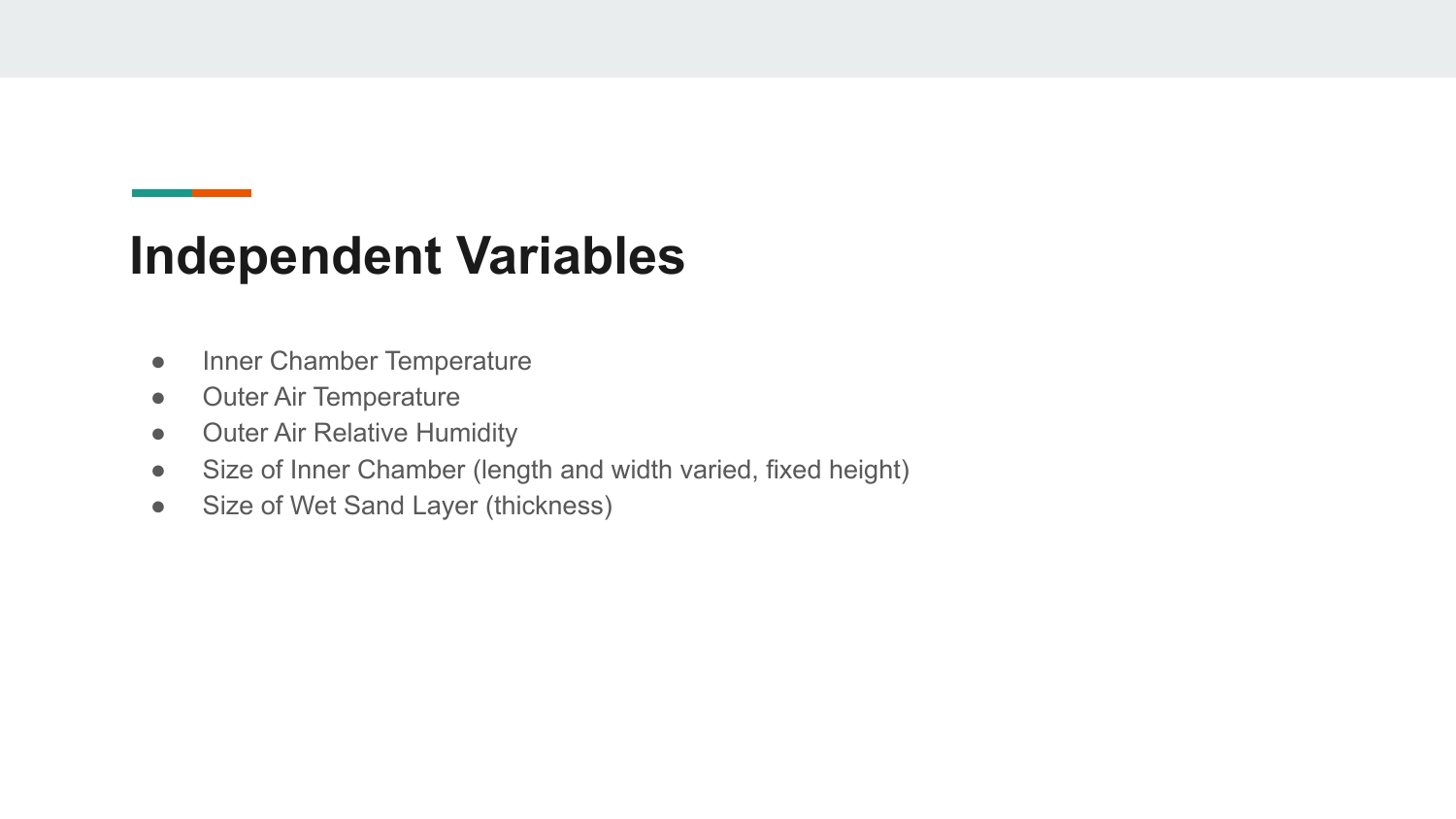# **Dependent Variables Calculated by the Model**

- Temperatures at each medium interface (HT)
- Dew Point Temperature at outer brick wall (HT)
- Diffusion of Water through the layers to the outer brick wall (MT)
- Evaporation of Water at outer brick surface (MT)
- Liters of Water needed to be added daily to replace lost water via MT
- Annual cost of design (both fixed and variable expenses)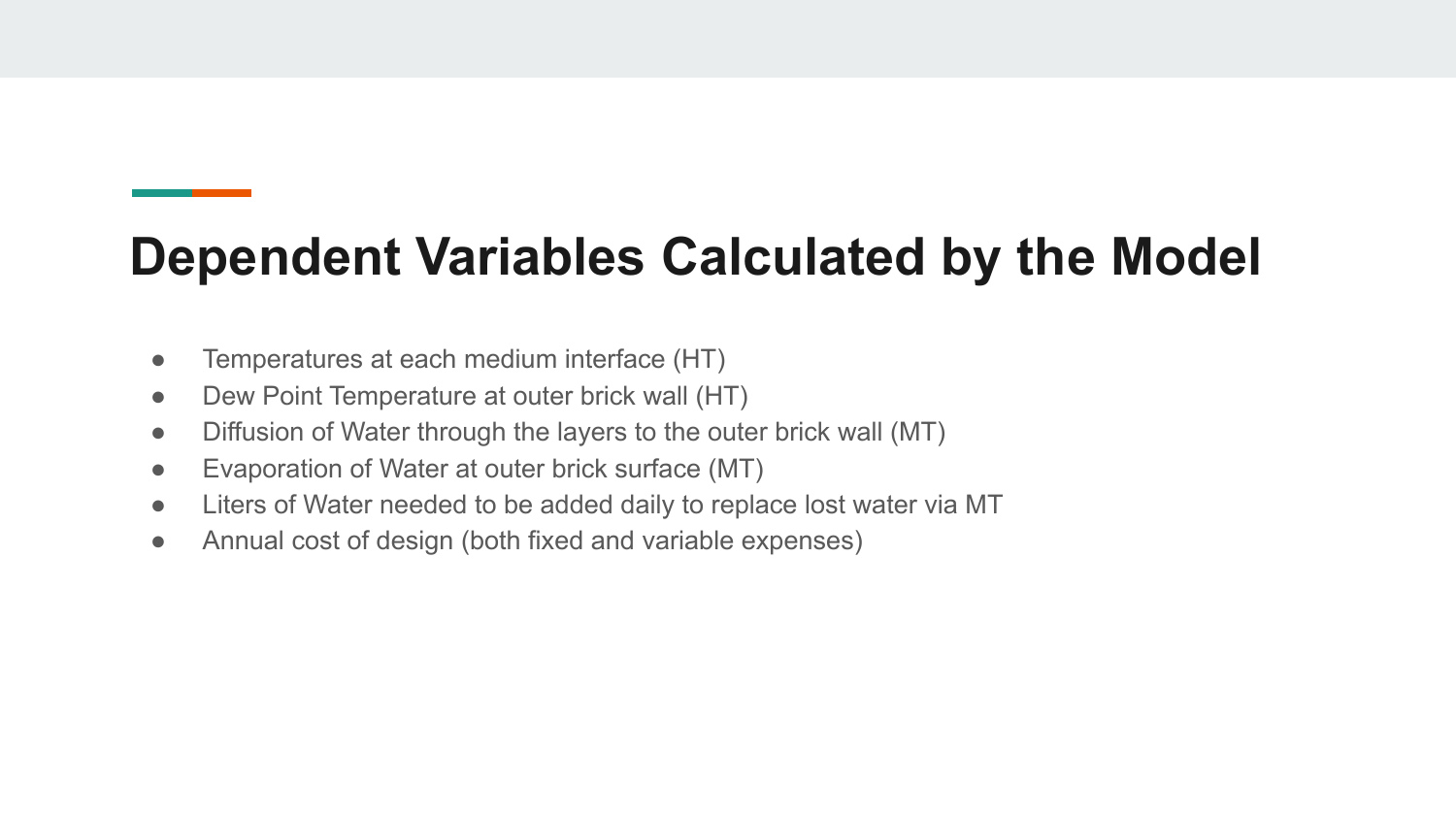#### **General Balance**

- $\bullet$  IN + GENERATION = OUT
- $\bullet$  IN = water is added into the system to force heat transfer outward
- GENERATION = heat is generated by the potatoes in the center of the storage container
- OUT = heat conducted out, water evaporated out at brick surface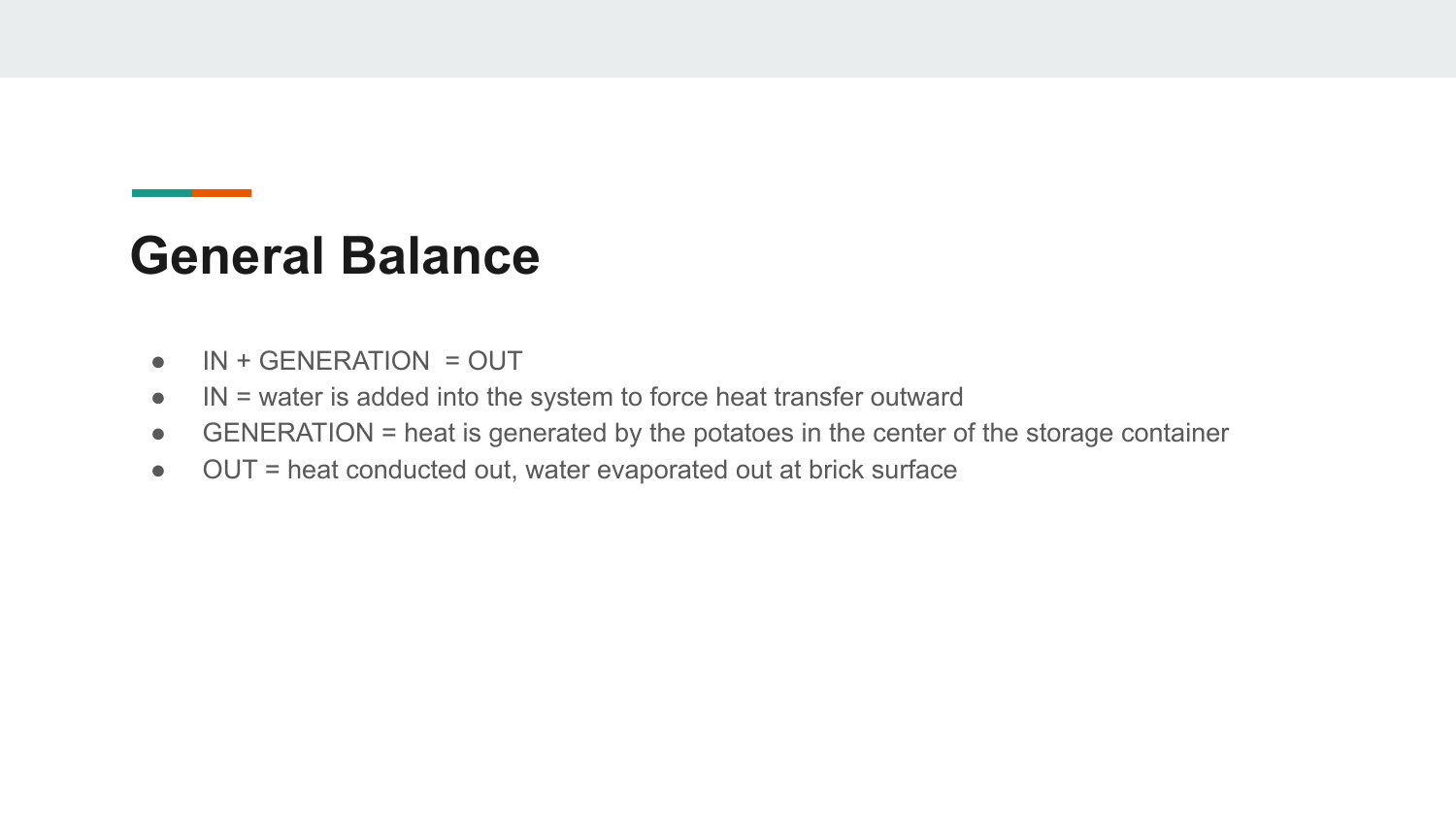#### **Essential Equations- Heat Transfer**

Composite wall heat balance to find temperatures at each interface

 $q = \frac{\left(T_c - T_4\right)}{1} = \frac{\left(T_4 - T_3\right)}{L_{inner~ brick}} = \frac{\left(T_3 - T_2\right)}{L_{wet~sand}} = \frac{\left(T_2 - T_1\right)}{L_{outer~ brick}} = \frac{\left(T_1 - T_{bulk}\right)}{1}$  $\overline{h_c \cdot A_c}$   $\overline{k_{brick} \cdot A_{inner brick}}$   $\overline{k_{wet sand} \cdot A_{wet sand}}$   $\overline{k_{brick} \cdot A_{outer brick}}$  $h_{bulk} \cdot A_{bulk}$  $q = Heat$  produced by potato respiration  $A_{inner~brick} = Area~of~inner~brick layer$  $T_c$  = Inner Chamber Temperature  $h_c$  = Heat transf er coef f icient inside the chamber  $L_{wet sand} = Length of wet sand layer$  $T_A$ =Inner Chamber / Inner Brick Interf ace Temperature  $A_c = Area$  of inner chamber  $k_{wet sand}$  = Thermal conductivity of wet sand  $T<sub>3</sub>$  = Inner Brick / Wet Sand Interf ace Temperature  $L_{inner~brick} = Length~of~the~inner~brick layer$  $T_2$  = Wet Sand / Outer Brick Interf ace Temperature  $A_{wet sand} = Area of wet sand layer$  $k_{\text{brick}}$  = Thermal conductivity of brick  $T_1 =$ Outer Brick / Bulk Air Interf ace Temperature  $L_{outer~brick} = Length~of~outer~brick layer$  $A_{bulk}$  = Area ouside of chamber<br>  $h_{bulk}$  = Heat transf er coef f icient of outdoor air outer brick = Area of outer brick layer<br>  $h_{bulk}$  = Heat transf er coef f icient of outdoor air outer brick = Area of outer brick layer  $T_{bulk}$  = Temperature of outdoor air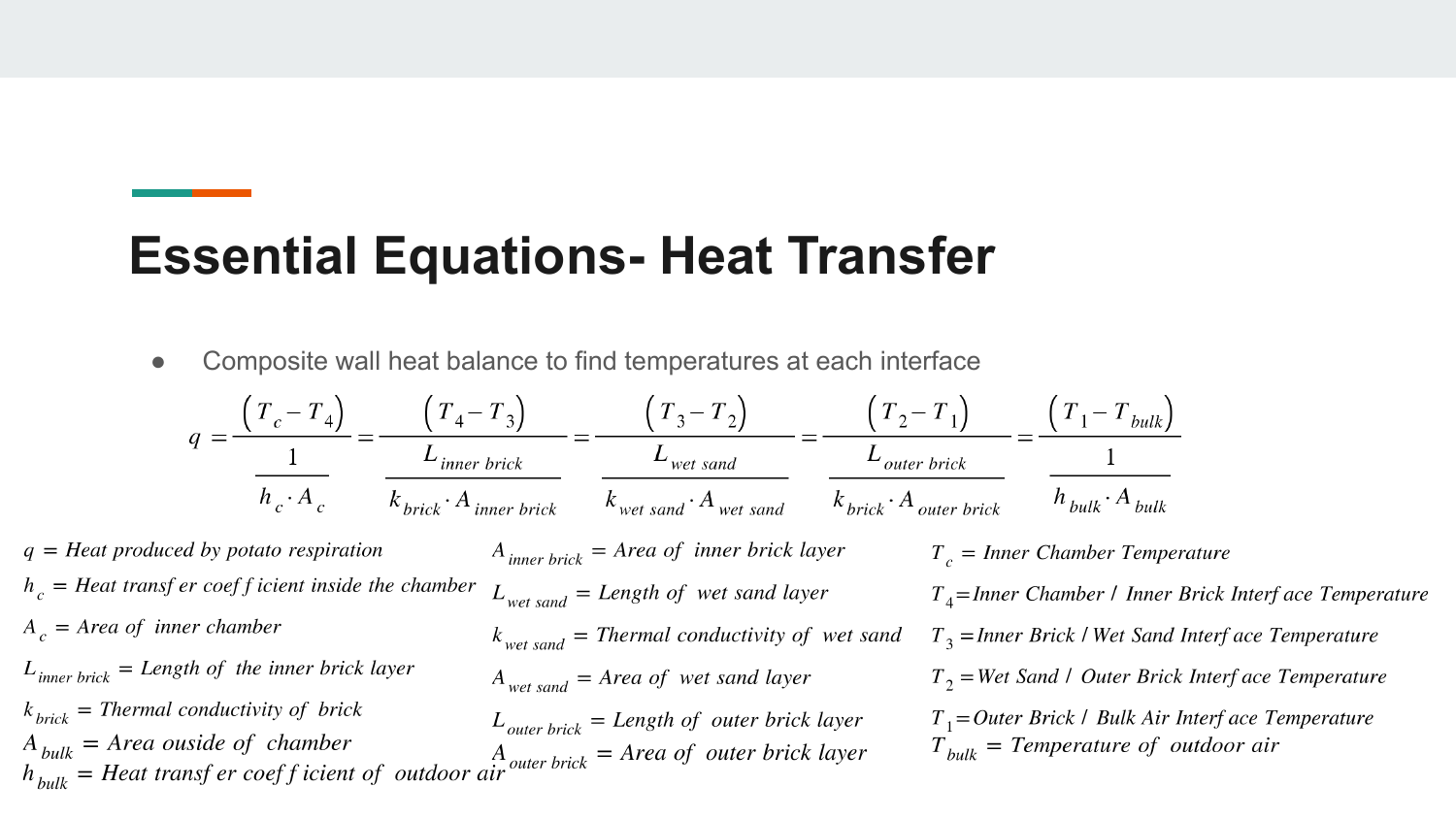## **Essential Equations- Heat Transfer**

● Magnus Formula to find dew point temperature based on input value of bulk air temperature and relative humidity.

$$
T_{dew\,point} = \frac{b\left(\frac{a \cdot T_{bulk}}{b + T_{bulk}} + \ln(RH)\right)}{a - \left(\frac{a \cdot T_{bulk}}{b + T_{bulk}} + \ln(RH)\right)}
$$
 where  $a = 17.27$ ,  $b = 237.7$ ,  $RH = 0 \rightarrow 1$ 

• Dew Point temperature is critically dependent on both the design of the chamber and inputted values. If the outer brick wall temperature becomes too low, water will begin to condense on the surface of the brick, and no evaporation will occur, halting the cooling of the inner chamber.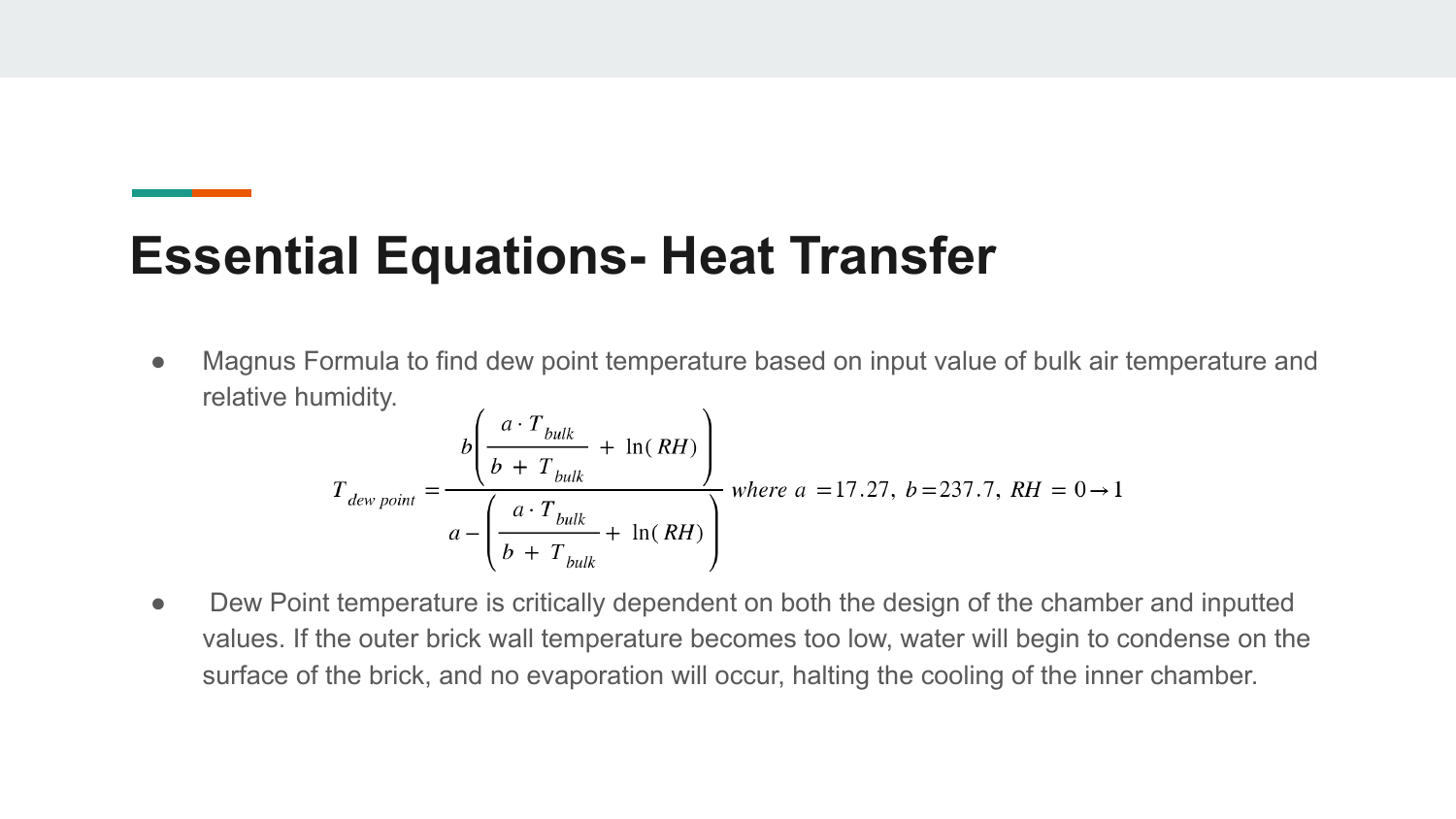#### **Essential Equations- Mass Transfer**

● Antoine equation to calculate pressure at a certain temperature

$$
\ln(P^*) = A - \frac{B}{C+T} \text{ where } A = 18.3036, B = 3816.44, C = -46.13
$$

● Mass balance to calculate the outer mass transfer coefficient  $k_{bulk}$ 

$$
q + h_{bulk} \cdot A_{outer~brick} \cdot \left(T_{bulk} - T_1\right) = \lambda \cdot k_{bulk} \cdot A_{bulk} \left(P^* \left(T_1\right) - P_{bulk}\right)
$$
  
where  $\lambda$  = latent heat of evaporation,  $q$  = heat of respiration

Finding the concentration of water moving from the sand through the outer brick

$$
\frac{\varepsilon_{\text{brick}} \cdot D_{\text{wb}} \cdot A_{\text{outer brick}} \left( C_{\text{sand}} - C_{\text{outer brick}} \right)}{L_{\text{outer brick}}} = k_{\text{bulk}} \cdot A_{\text{bulk}} \left( P^* \left( T_1 \right) - P_{\text{bulk}} \right)
$$